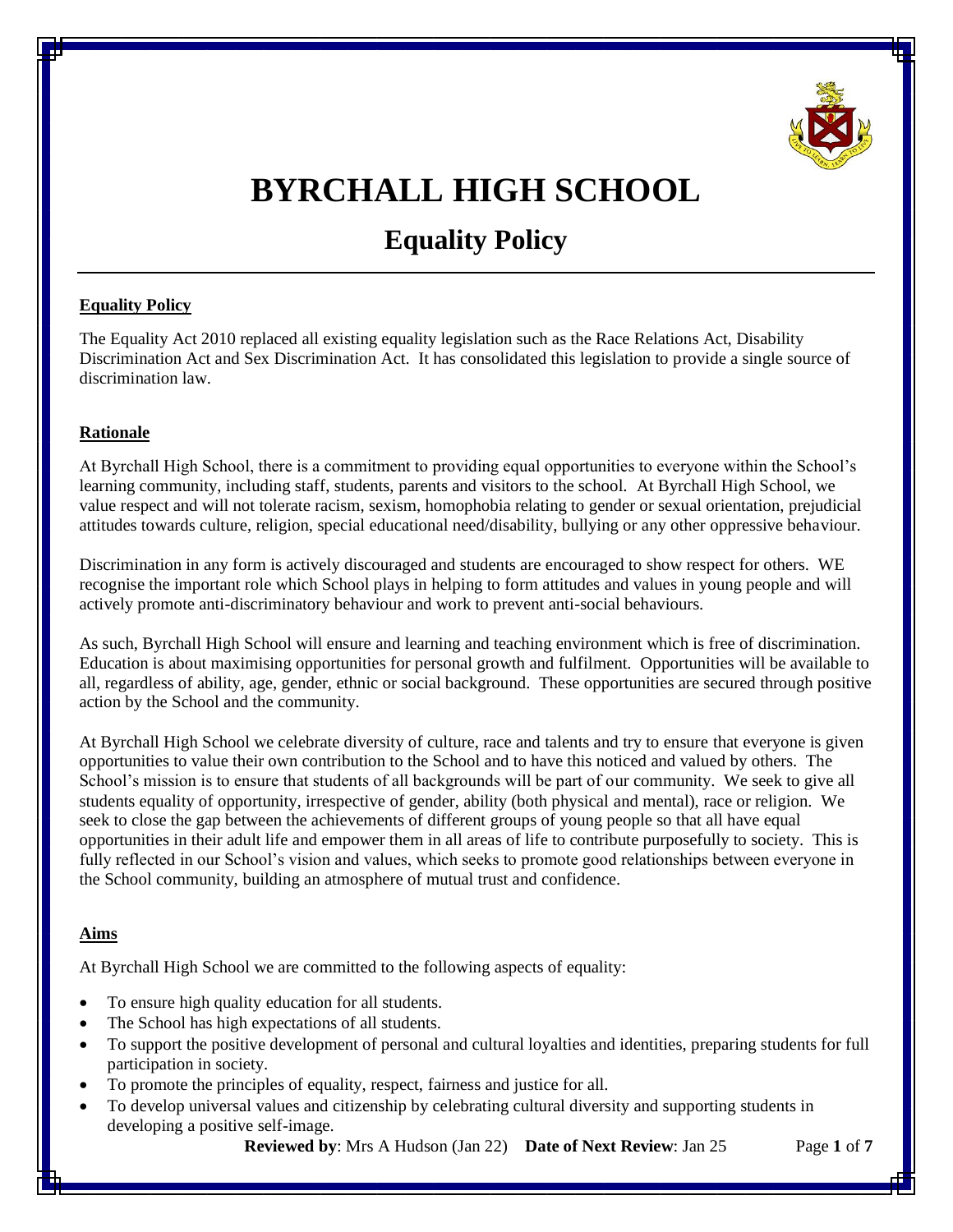- To provide students with equal access to the full range of learning opportunities.
- To promote good relations between people of different racial groups, challenging stereotyping, prejudice and acting promptly to remove any forms of direct or indirect discrimination.
- To ensure that all recruitment, employment, promotion and training systems are fair to all, and provide opportunities for everyone to achieve.
- To collect information with regard to ethnic origin for monitoring purposes.

### **The Role of the Headteacher is to:**

- Ensure that School policies take account of equal opportunities;
- Implement and reviewing the School's Equality policy;
- Ensure that all members of the School Community are aware of and implement the policy;
- Ensure that the policy is implemented with regard to staff selection and appointments;
- Take seriously reports of discrimination from parents/carers, students or staff by investigating them and ensuring that appropriate action is taken and;
- Ensure that information with regard to ethnic origin is collected and entered into the School Management Information System and that this information is used as part of the monitoring of equality of opportunity in line with the Data Protection Act.

#### Specifically this includes ensuring:

- a) Cover for absent colleagues is fairly distributed;
- b) Requests for leave of absence are consistently met;
- c) Duties are fairly allocated;
- d) Non-contact time is distributed as per the recommended formula;
- e) Workload expectations are reasonable;
- f) Interviewing procedures adhere to GSAC policy;
- g) Equal access to professional development is provided and
- h) Pay and conditions are implemented as per GSAC policy.
- Monitoring and curriculum planning.
- Monitoring School procedures and organisation.
- Undertaking initiatives to improve provision for all students.
- To create an environment which affirms and supports ethnic, cultural, religious and social diversity and effectively promotes good personal, community and race relations.

### **The Role of the HOD's:**

When designing schemes of work, this policy will act as a guide, both in their choice of topics for study and in how to approach sensitive issues:

- 1. To ensure opportunities are provided in curriculum content to promote students' understanding of different environments and societies other than their own.
- 2. When devising curriculum policies and selecting resources, all staff will ensure that teaching material is non-discriminatory.
- 3. To provide balance in themes or topics and planned learning experiences, taking into account the interest of both boys and girls.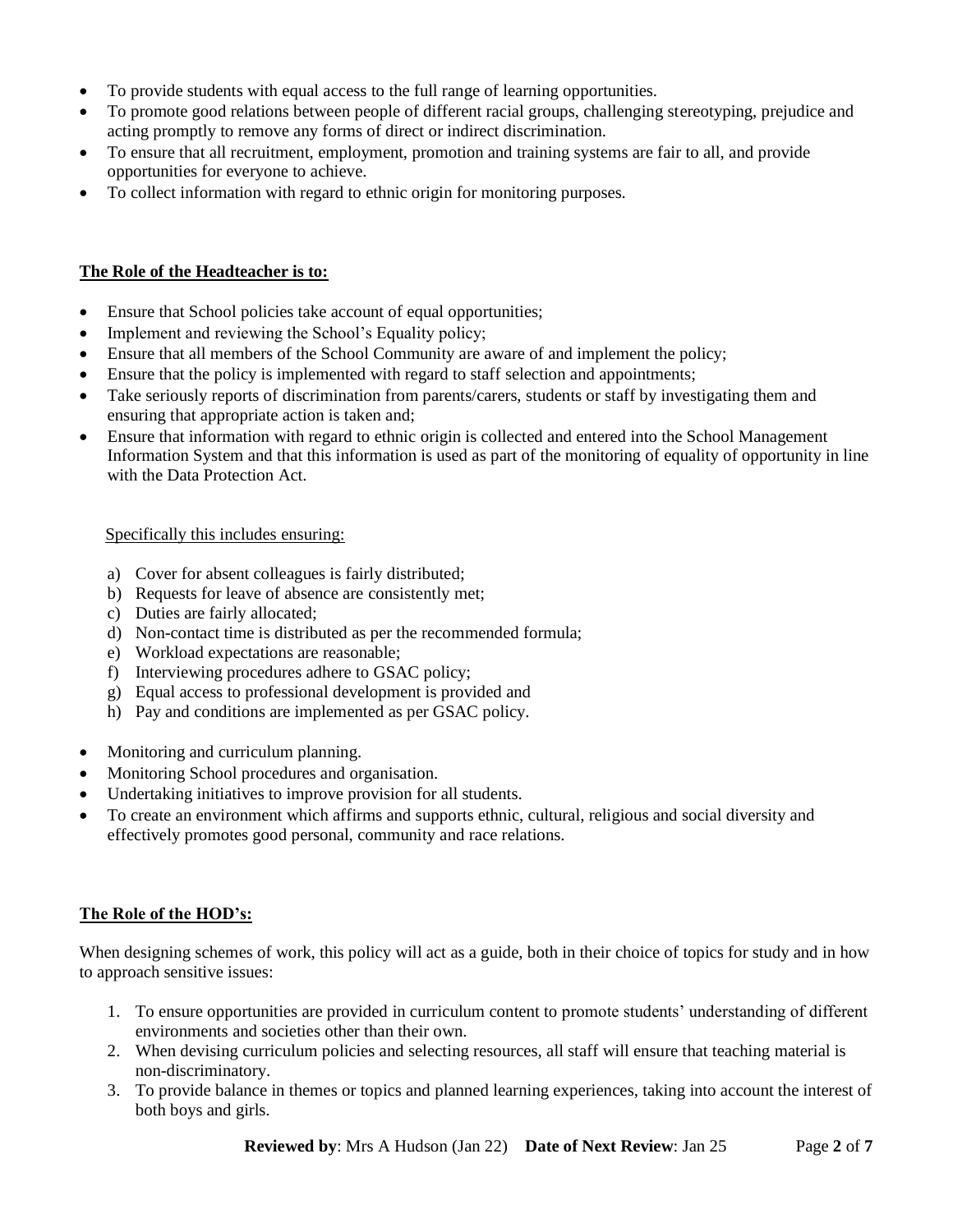4. To implement strategies to raise levels of achievement, aspirations and self-esteem in all students.

#### **The Role of the Teacher:**

The teacher has a crucial role in providing for equal opportunities and enabling students to develop universal values that encompass the principles of equality, respect, fairness and justice.

- 1. The class teacher will ensure that all students are treated fairly, equally and with respect.
- 2. They do not discriminate against any child.
- 3. When selecting classroom material, teachers' pay due regard to the sensitivities of all members of the class and do not provide material that is racist or sexist in nature. Teachers will strive to provide material which gives positive images of ethnic minorities and that challenges stereotypical images of minority groups.
- 4. Will choose learning styles and teaching strategies that avoid gender bias and stereotyping and that also reflect the diverse and multi-racial nature of our society.
- 5. Will use teaching styles, methods, language, questioning and classroom management that includes and engages all students.

#### **Whole School Application:**

#### **a) Admissions**

The School does not permit gender, race, colour or disability to be used as criteria for admission.

#### **b) Registration**

- School lists are organised alphabetically, not by group (unless this is required by an outside agency for a particular purpose).
- Student's names will be accurately recorded and correctly pronounced. Students should be encouraged to accept and respect names from other cultures.

#### **c) Discrimination**

All forms of discrimination within the School should be treated seriously. Incidents will be logged whenever they take place in School. It will be explained to the offender why the behaviour is unacceptable.

#### **d) Curriculum**

All students have access to the School's curriculum. Staff are aware how their own expectations affect the achievements, behaviour and status of each student. The curriculum is balanced, objective and meet the needs of all students. Issues of equality such as racism, homophobia and transgender issues are covered in the CASP (Personal Development) curriculum.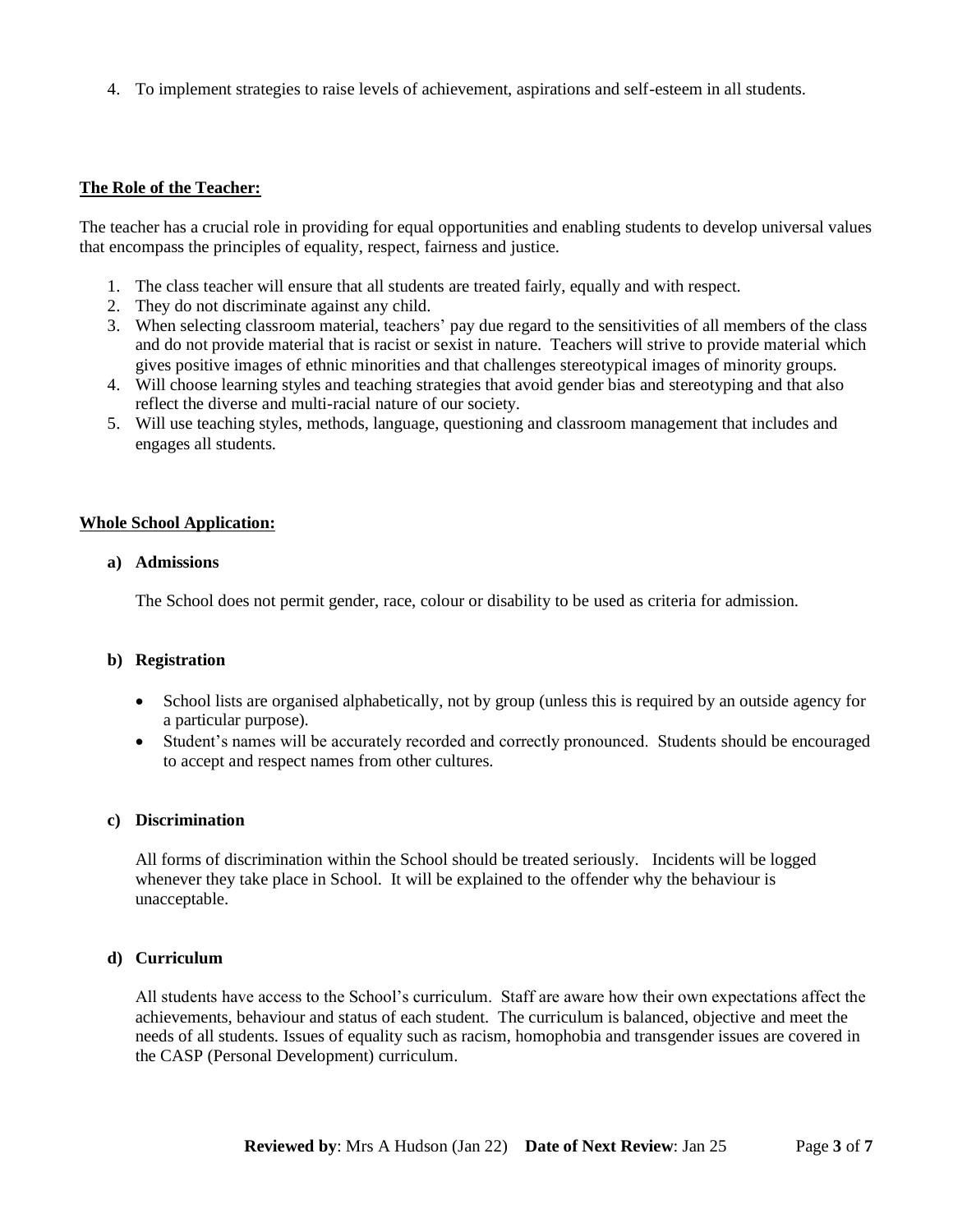### **e) Resources**

The School's aim is to provide for all students according to their needs, irrespective of gender, ability or ethnic origins. In selecting curriculum resources, staff should aim to present positive images that are nonracist and non-sexist. Students should be presented with accurate information about similarities and differences between cultural groups.

- Books and resources are checked before use to ensure that they do not give a stereotypical or oversimplified view in terms of gender, race, culture or disability.
- When choosing new materials, we seek balance in the representation of the sexes and minority groups, looking for positive role models in stories and settings.
- Language used in resources is monitored for bias so that we do not promote negative or derogatory images.
- Display materials and illustrations reflect the diversity of our society where appropriate and show both men and women in positive situations and roles.

# **f) School and Classroom Organisation**

- 1. Equal opportunities will be considered when grouping students for activities. This may involve special specific groupings to ensure that every child participates fully.
- 2. Each student will be given opportunities to exercise responsibility within the classroom or the School, with care taken regarding stereotyping of roles. We see boys and girls equally in the opportunities we provide for achievement and leadership.

### **g) Strategies for creating an equal opportunities environment**

- 1. Positive reinforcement of good behaviour, rather than giving a high profile to students who are misbehaving, including use of praise, certificates and rewards.
- 2. Clear and concise School rules, phrased in terms that the students can understand. All students need to understand that name-calling, bullying or biased attitudes and behaviour are unacceptable in our School.
- 3. Changing groupings for specific tasks, so that students have opportunities to join in co-operative activities with different people.
- 4. Creativity and role-play, including acting out feelings or conflicts, in order that students can see why their behaviour is unacceptable and be encouraged to change their attitudes.
- 5. Visits from people who have non-stereotypical jobs.
- 6. Visits from people from different races and cultures.
- 7. Visits from disabled people.
- 8. Contacts with multi-ethnic Schools and Academies in the country and abroad.
- 9. Taking part in multi-cultural activities and events.
- 10. Contact with disabled students.
- 11. Recognition and praise for all forms of achievement from all students.

### **h) Personnel and Staffing issues**

The School affords equal treatment to all its employees and prospective employees. The aim of this policy is to ensure that no job applicant or employee receives less than favourable treatment on grounds of disability, gender reassignment, pregnancy and maternity, race, religion and belief, sex or sex orientation, or is disadvantaged by any conditions or requirements which cannot be shown to be justifiable. Selection and promotion criteria will be kept under continuing review to ensure that individuals are selected and promoted on the basis of their relative merits and abilities, having agreed to the need of the specific job.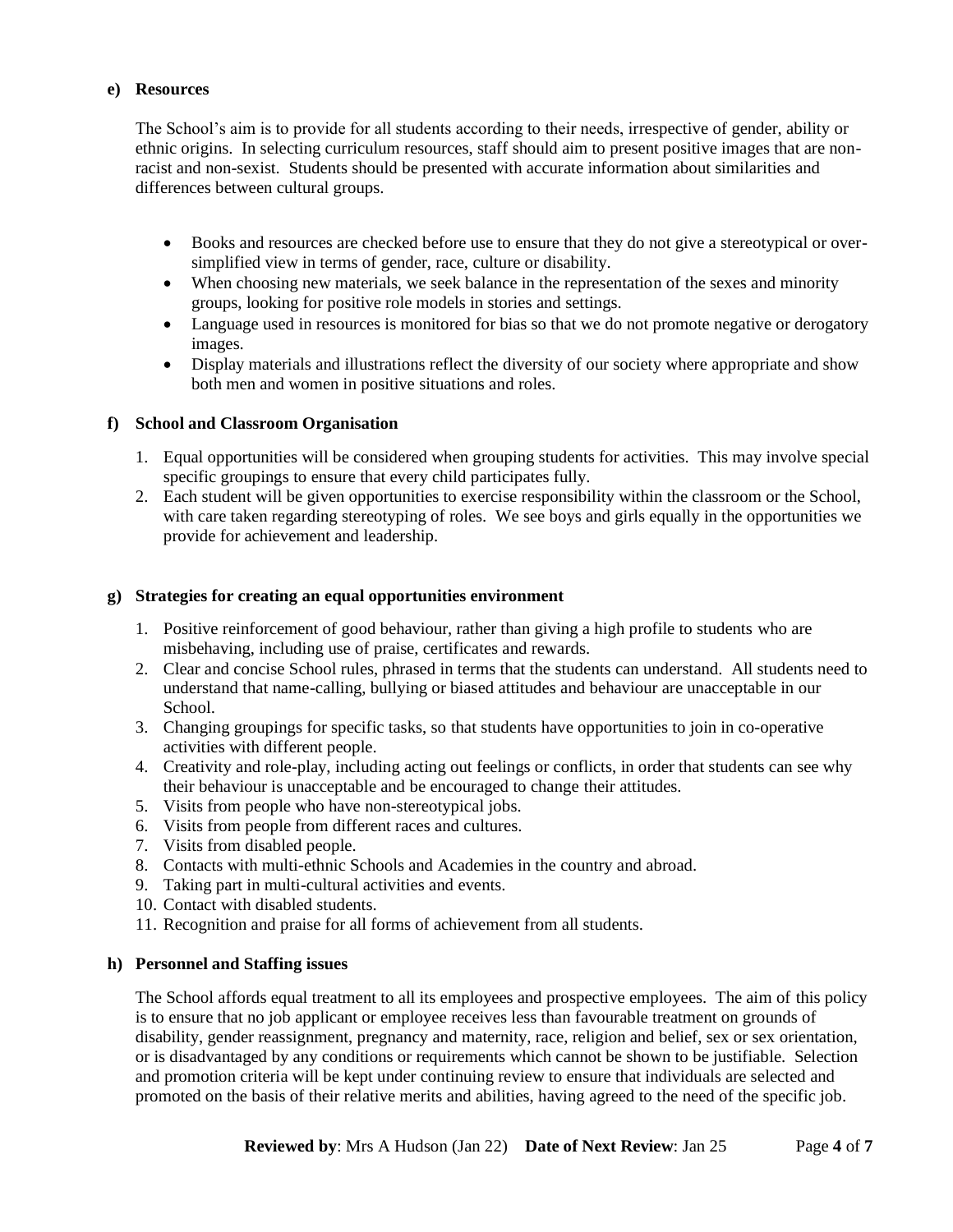Where possible, training will be given to enable employees to have an opportunity of promotion and progression according to their ability and potential.

# **i) All staff**

- 1. All our staff will challenge incidents of prejudice or racism.
- 2. Serious incidents are recorded and reported to the attention of the Deputy Headteacher with responsibility for racist incidents.
- 3. All staff will support the work of other colleagues and intervene in a positive way against any occurrence of discrimination.
- 4.

### **Action in Cases of Discrimination against Students:**

All staff must challenge incidents of prejudice or discrimination. Incidents are to be reported to Heads of Year and recorded on the Anti-bullying or zero tolerance incident logs.

# **Serious Incidents:**

If a student or a group of students are found to be in breach of the Equality policy, the School will apply an appropriate sanction, which will be recorded in the student's personal file.

The following sanctions are examples of appropriate action that may be taken:

- Contact home
- **Detention**
- Involvement of the police
- Fixed-term exclusion
- Time in Onward and Upwards
- Permanent exclusion
- Restorative education

### **Discrimination by Staff:**

Staff are required to adhere to the Byrchall High School Equality policy.

The complaints procedure will be invoked if it is found that the equal opportunities policies have not been adhered to. Disciplinary action may follow.

### **Discrimination against Staff:**

If a member of staff believes that they have been subject to discrimination they should report the matter to their Line Manager. If they feel unable to discuss this with their Line Manager, they should discuss the matter with the Headteacher.

The Headteacher will make a record of the interview with the member of staff and both should sign is as an accurate record. The Headteacher is responsible for conducting an investigation within four working days and informing those concerned of the outcome. The disciplinary procedure is followed if a member of staff is found to be in breach of the Equality Policy.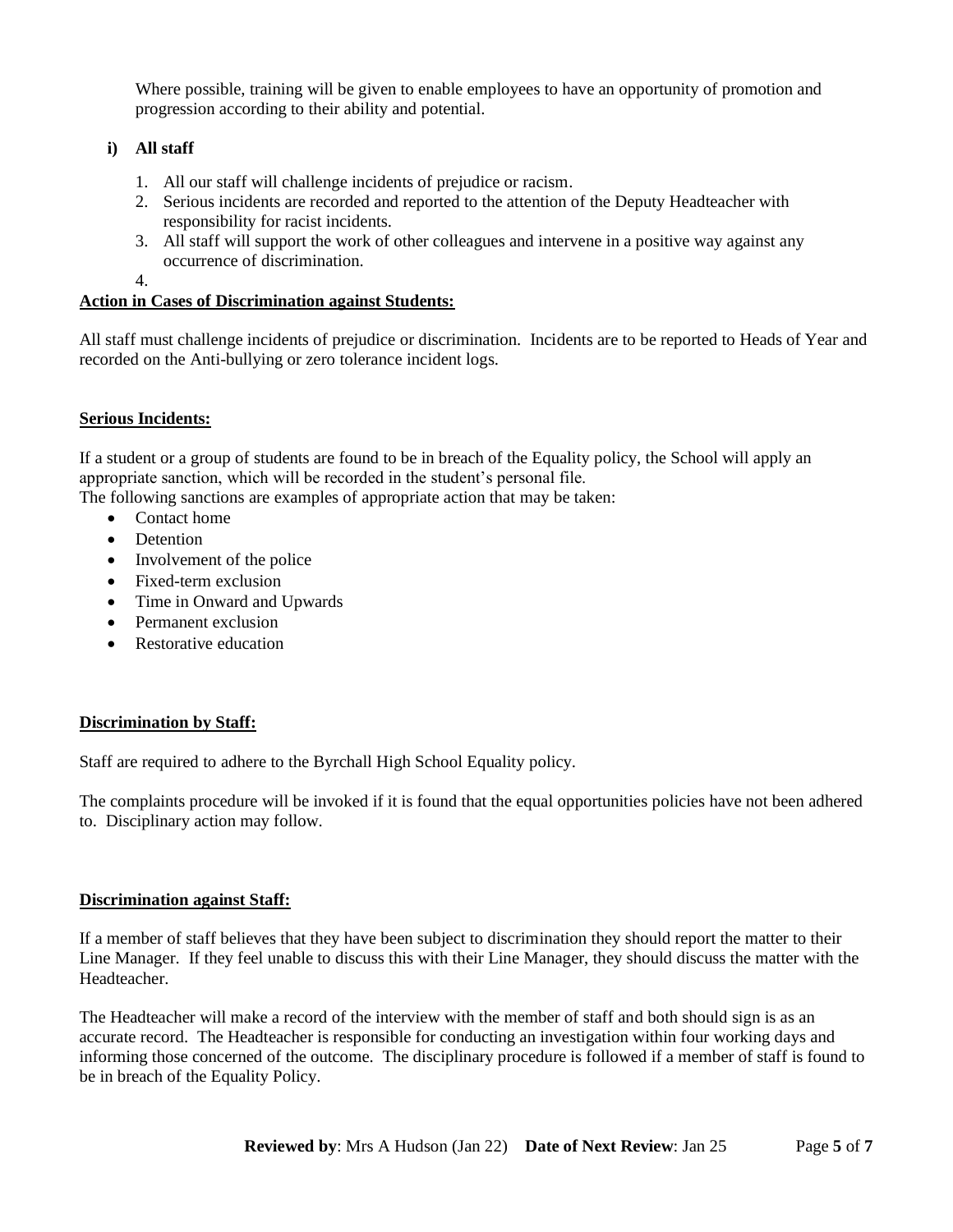### **Monitoring and Review:**

It is the responsibility of the Headteacher to ensure that there is a procedure in place to monitor and evaluate:

- The progress of students of all groups compared to the progress made by other students in the School;
- The staff appointment process, so that no-one applying for a post is discriminated against;
- Behaviour incident forms and exclusions to ensure that students from minority groups are not unfairly treated; and
- The impact of additional support on standards achieved.

Any changes to the policy required as a result of monitoring the effectiveness of the policy and/or changes in the law, must be disseminated to students, parents and staff.

### **Access and Disability:**

The School has a duty under the Equality Act 2010 to provide access to the site and its facilities or to have a plan to do so. Byrchall High School is committed to ensuring that all reasonable adjustments and alterations are made to ensure that no student with a disability is disadvantaged compared to students without a disability.

Parents are encouraged to provide information with regard to age, sex and ethnic origin for monitoring purposes as per the Data Protection Act. An individual's race, nationality, ethnic origin, sex, disability or religious beliefs do not form part of the admissions process in Byrchall High School.

In order to decide whether the School can meet the needs of a student, parents are requested to complete the part of the Registration form detailing whether a student has a disability, special educational need or medical condition. The School may also take advice and arrange for assessments.

Where it is practicable, reasonable adjustments are made to enable a student to be admitted.

The Headteacher is responsible for:

- Reviewing the School's policy, procedure and facilities with regard to the admissions, physical layout of the School and its facilities, access to the curriculum and extra-curricular activities;
- Drawing up a disability plan as part of the School Strategic and Operational Plan which makes recommendations to improve accessibility.

To meet the requirements of the above Governors will:

- Assess and monitor the impact of the Equality policy on students, staff and parents, in particular the attainment levels and participation of students from different groups;
- Review racist incidents and ensure they have been responded to in the most appropriate way; and
- Review the policy on an annual basis.

### **Links with other Policies:**

- SEND Policy
- Teaching and Learning Policy
- Safeguarding Policy